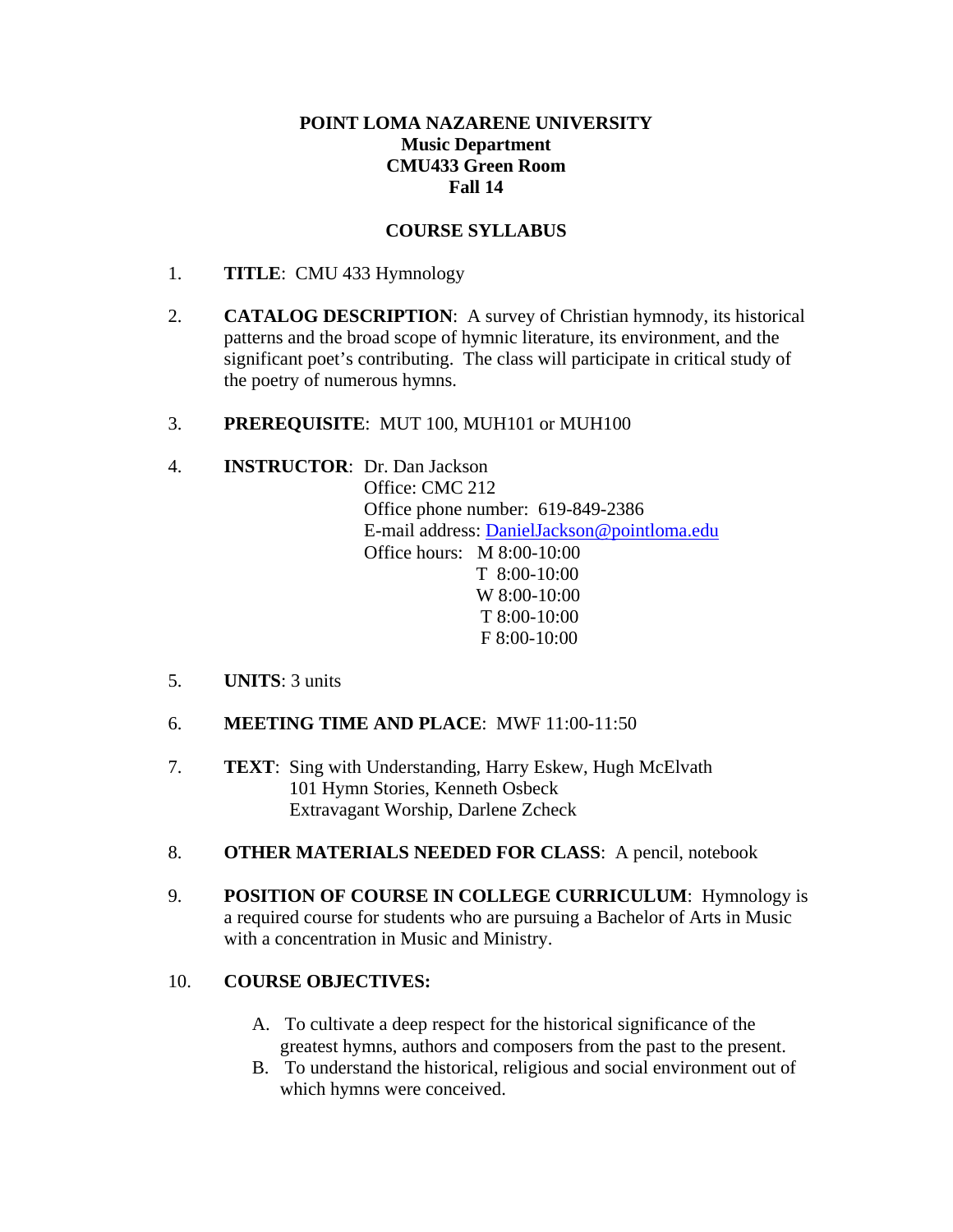C. To provide creative options of incorporating hymns in a contemporary worship service.

### 11. **STUDENT LEARNING OUTCOMES**:

- A. The course objectives will be measured through weekly exams and a signature assignment that will include oral presentations of hymnody, an assigned debate about contemporary/historical worship, and practicums where students will conduct and arrange historical hymns.
- B. Students will explore the biblical/theological foundation on which worship is built and will demonstrate their knowledge with weekly tests.
- C. Evidence of the student's competency in relevant hymnology will be demonstrated through a signature assigned where student will present a hymn to the class that they have arranged in a contemporary manner.
- D. To cultivate a positive learning environment that reflects Christian values outlined in Galatians 5:22-23, while maintaining academic rigor in the pursuit of excellence.
- 12. **METHODS USED IN THE COURSE**: Students will learn though lectures, practical projects, written assignments, discussion, networking, debate, and tutoring in the area of conducting skills in corporate worship.
- 13. **CLASS PREPARATION**: Students will explore practical ways in which they can incorporate the knowledge gained from this class into a contemporary music ministry context.

# 14. **PROJECTS AND ACTIVITIES:**

- A. Conduct a hymn of your choice.
- B. Conduct a hymn and inspire the class by explaining the historical background of the poetry.
- C. Lead the class in a contemporary setting of a hymn.
- D. Fuse a hymn and chorus together and minister your arrangement to the class. You will need to provide instrumental accompaniment.
- E. Prepare a project with your debate partners on one of the following subjects:
	- 1. Why churches should or should not include hymns in a  $21<sup>st</sup>$  century worship service
	- 2. Why churches should or should not have separate traditional and contemporary services
		- a. All comments should be supported with data from at least three sources (books, periodicals, internet, etc.) with a minimum of ten references.
		- b. Fellow students will be on the opposite view of the presenters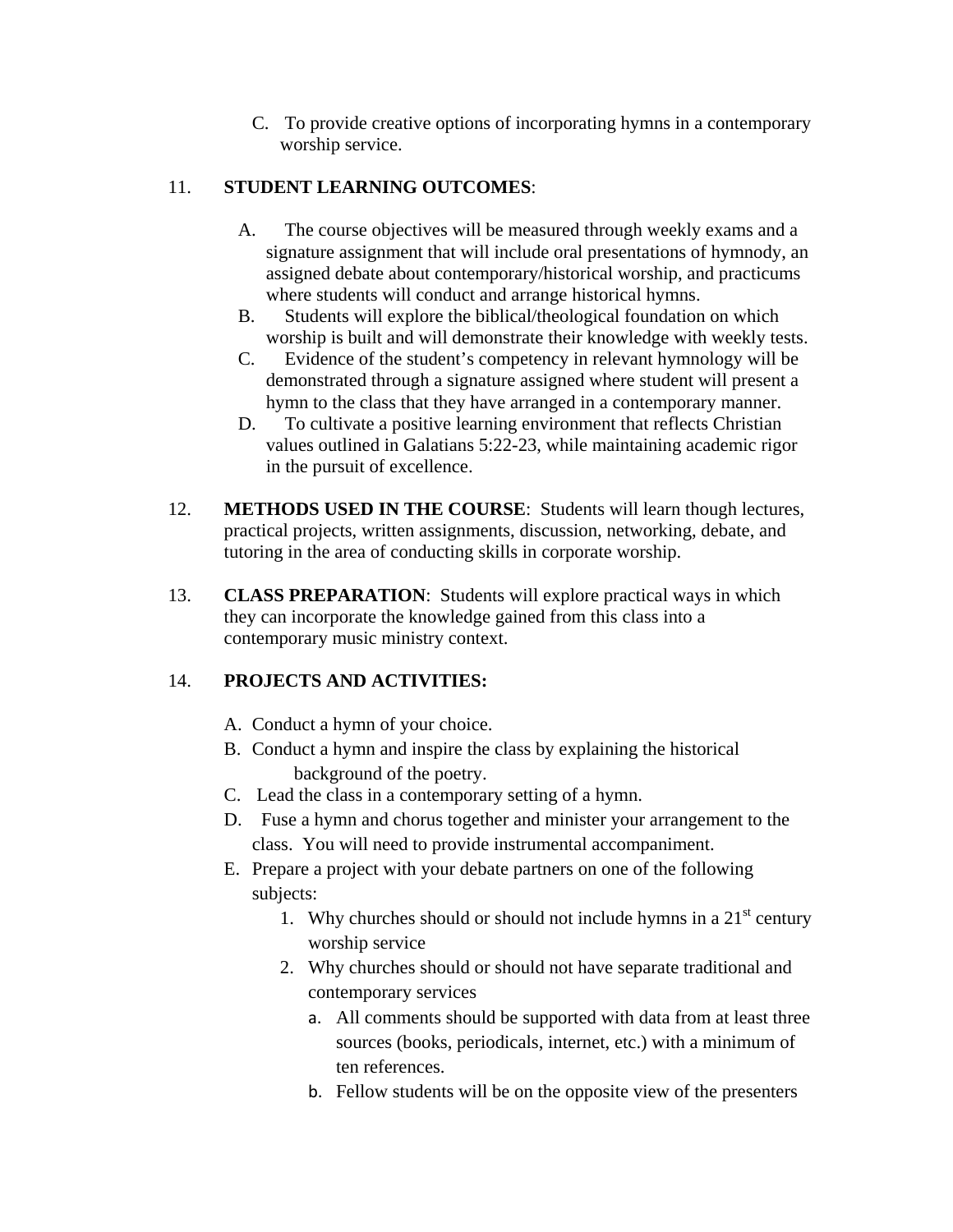- c. Each group will have a maximum of 15 minutes to make their case and all members of each group must have equal time for the presentation of their case.
- d. At the conclusion of each presentation fellow classmates will have five minutes to rebut.
- 3. The bibliography/works consulted will be turned into Dr. Dan Jackson on the day of their debate which will also include an outline of the scholarly information presented.
- 4. Students will draw their topic from a hat.
- 5. Each debate team will appoint a captain that will assign various topic of research to support their thesis.
- F. Students will foster a knowledge and appreciation for hymonody through various group activities through cooperative learning strategies.

## 15. **EVALUATION**:

- A. A ten point quiz will be given each week covering the required reading and lectures presented by the professor.
- B. Students are required to read the text. In regard weekly examinations, there is a strong correlation between successful students that have studied the text. Up to 30% of the quizzes are taken directly from the text. Not all questions on the examination will be covered in the lectures.
- C. Final examination and weekly quizzes
- D. Preparation of a worship service incorporating hymns and contemporary choruses.
- E. Students will lead the class in hymns with specific application to a worship setting. (see class projects)
- F. Participation in various group activities and projects
- G. Final grade will be determined by the following:
	- 1. 50% for quizzes
	- 2. 30% for oral presentations
	- 3. 5% LiveText Inputting
	- 4. 10% for discussion networking assignments
	- 5. 5% for final

### 16. **SPECIAL CONSIDERATION FOR DISABILITY**:

If you need disability-related accommodations in this class, if you have emergency medical information you wish to share with me, or if you need special arrangements in case the building must be evacuated, please inform me immediately. Please see me privately after class or at my office.

17. **GRADING** Your final grade will be divided in the following manner:

94-100% = A 89-93 = A-86-88 = B+